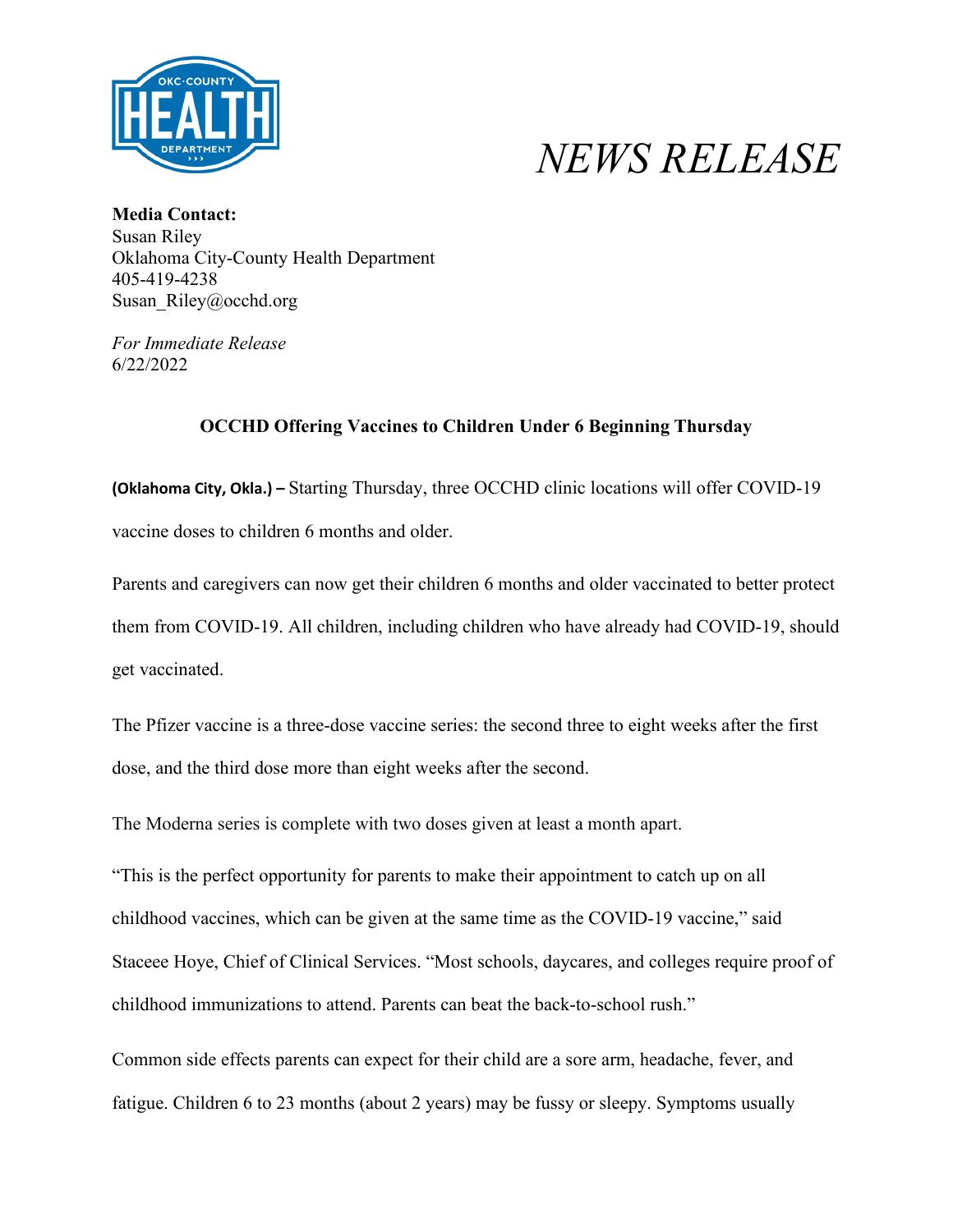

## *NEWS RELEASE*

occur one to two days after vaccination and are mostly mild and resolve after a few days. Parents should contact their primary care provider if they have any specific concerns about side effects from a shot.

People wanting a vaccine for their children at the NE clinic, 2700 NE 63<sup>rd</sup>, can call 405-419-

4200. Residents needing an appointment at OCCHD's Southern Oaks Clinic, 6728 S Hudson

Ave., can call 405-419-4119. Clients wanting an appointment at the OCCHD's West clinic, 4330

NW 10th St., should call 405-419-4150.

Walk-ins are welcome at all clinics, though appointments are preferred. All clinics are on the Embark bus line.

###

\*\*\*\*\*\*\*\*\*\*\*\*\*\*\*\*\*\*\*\*\*\*\*\*\*\*\*\*\*\*\*\*\*\*\*\*\*\*\*\*\*\*\*\*\*\*\*\*\*\*\*\*\*\*\*\*\*\*\*\*\*\*\*\*\*\*\*\*\*\*\*\*\*\*\*\*\*\*

About the Oklahoma City Health Department

The Oklahoma City Health Department was set up in 1910 to deal with the basic sanitation and disease control problems of Oklahoma City's rapidly growing new community. In 1939, Oklahoma County set up its own much needed health department. The two departments merged in 1954.

The Oklahoma City-County Health Department was one of the first public health departments in the entire nation to be awarded accreditation status by the [Public Health Accreditation Board.](http://www.phaboard.org/)

To achieve accreditation, the OKC-County Health Department underwent a rigorous, multifaceted, peer-reviewed assessment process to make sure it met or exceeded a specific set of quality standards and measures. More than 125 health departments originally applied for accreditation, and the OKC-County Health Department was one of the first 11 to achieve accreditation.

OCCHD currently has multiple locations around Oklahoma County, with its main headquarters found at 2600 NE 63rd Street in Oklahoma City.